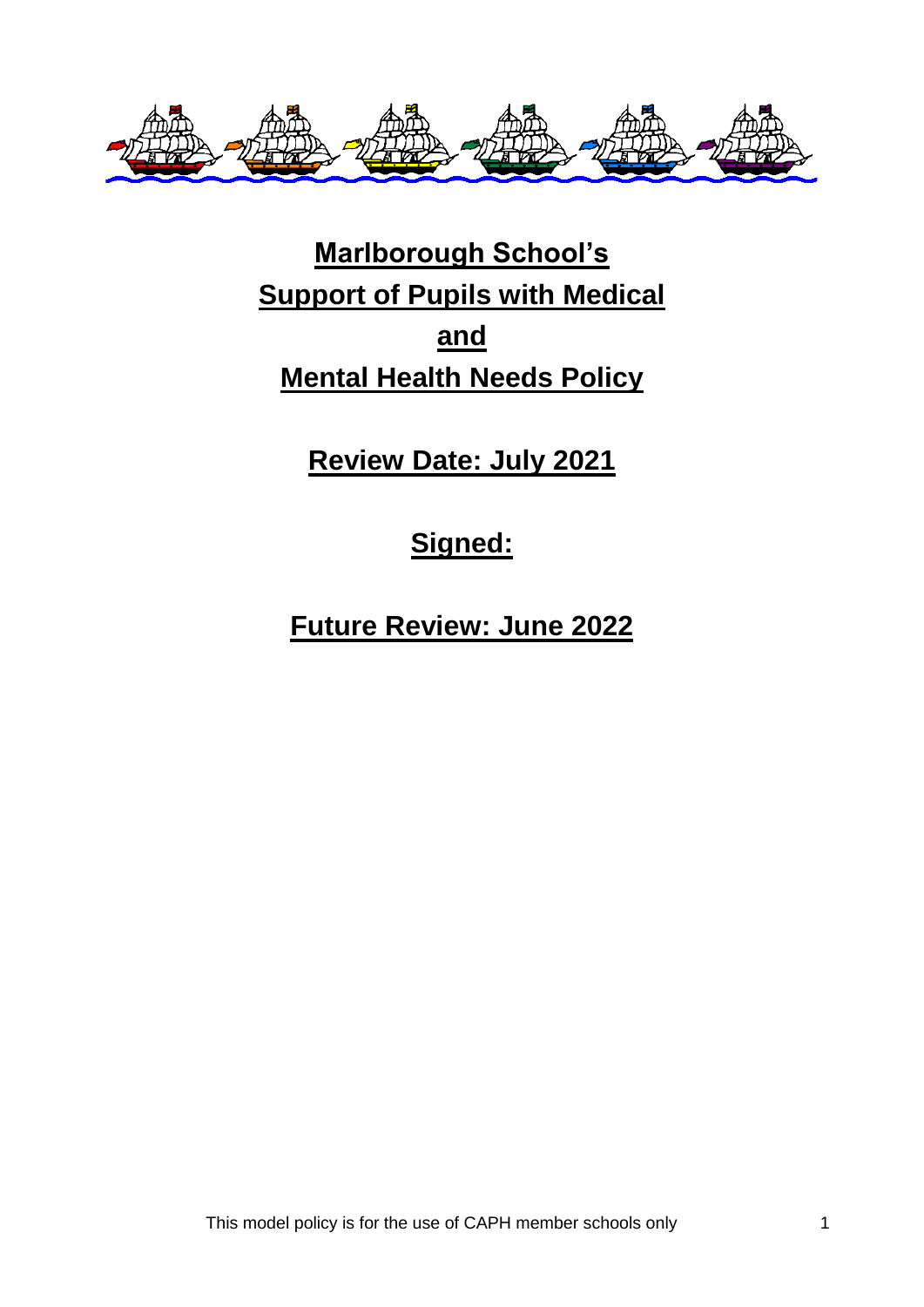

Marlborough School recognises that it has a responsibility to support pupils with medical and mental health needs.

## **Medical Needs**

Marlborough School follows the Department for Education's guidance on managing medicines in schools and early years settings: -

[\(https://www.gov.uk/government/uploads/system/uploads/attachment\\_data/file/484418/sup](https://www.gov.uk/government/uploads/system/uploads/attachment_data/file/484418/supporting-pupils-at-school-with-medical-conditions.pdf) [porting-pupils-at-school-with-medical-conditions.pdf\)](https://www.gov.uk/government/uploads/system/uploads/attachment_data/file/484418/supporting-pupils-at-school-with-medical-conditions.pdf)

## **Responsible Person**

Abigail Squibb and Lisa Pearce are responsible for ensuring that the arrangements below are effectively implemented and maintained.

## **Medicine in Marlborough School**

Medicines will only be administered at Marlborough School when it would be detrimental to a student's health not to do so. Marlborough School will store and dispense medication to students as long as: -

- It is prescription medication which has been prescribed by a medical practitioner with written instructions for its use; or
- It is non-prescription medication which has been supplied by the parent/guardian with written instructions for its use; and
- Written parental consent has been given.

Marlborough School does not keep or dispense any other medication [other than salbutamol for use with the emergency asthma kit (see below)].

Medication brought into Marlborough School must be clearly labelled with the student's name, dosage, method of administration and be in-date.

Medication will be available to identified students at all times of the school day.

## **Self-Management of Medication**

In certain circumstances Marlborough School will allow students to manage their own medication. In each case this will be discussed with the parent/guardian and appropriate health professionals - and an assessment of risk will be completed.

The assessment of risk will include an evaluation of the risk to the student and others through inappropriate use of the medication, loss of the medication or failure to take the medication.

## **Emergency Asthma Kits**

Marlborough School's procedures for managing the use of the emergency asthma kit is based on Department of Health guidance: -

[https://www.gov.uk/government/uploads/system/uploads/attachment\\_data/file/350640/guida](https://www.gov.uk/government/uploads/system/uploads/attachment_data/file/350640/guidance_on_use_of_emergency_inhalers_in_schools_September_2014__3_.pdf) nce on use of emergency inhalers in schools September 2014 a 3 .pdf

Staff authorised to dispense this medication have read the above guidance and have been given instruction in the recognition of the symptoms of an asthma attack and the appropriate procedures to follow.

The emergency inhaler contains Salbutamol and will only be available to students who have been

• diagnosed with asthma and prescribed an inhaler OR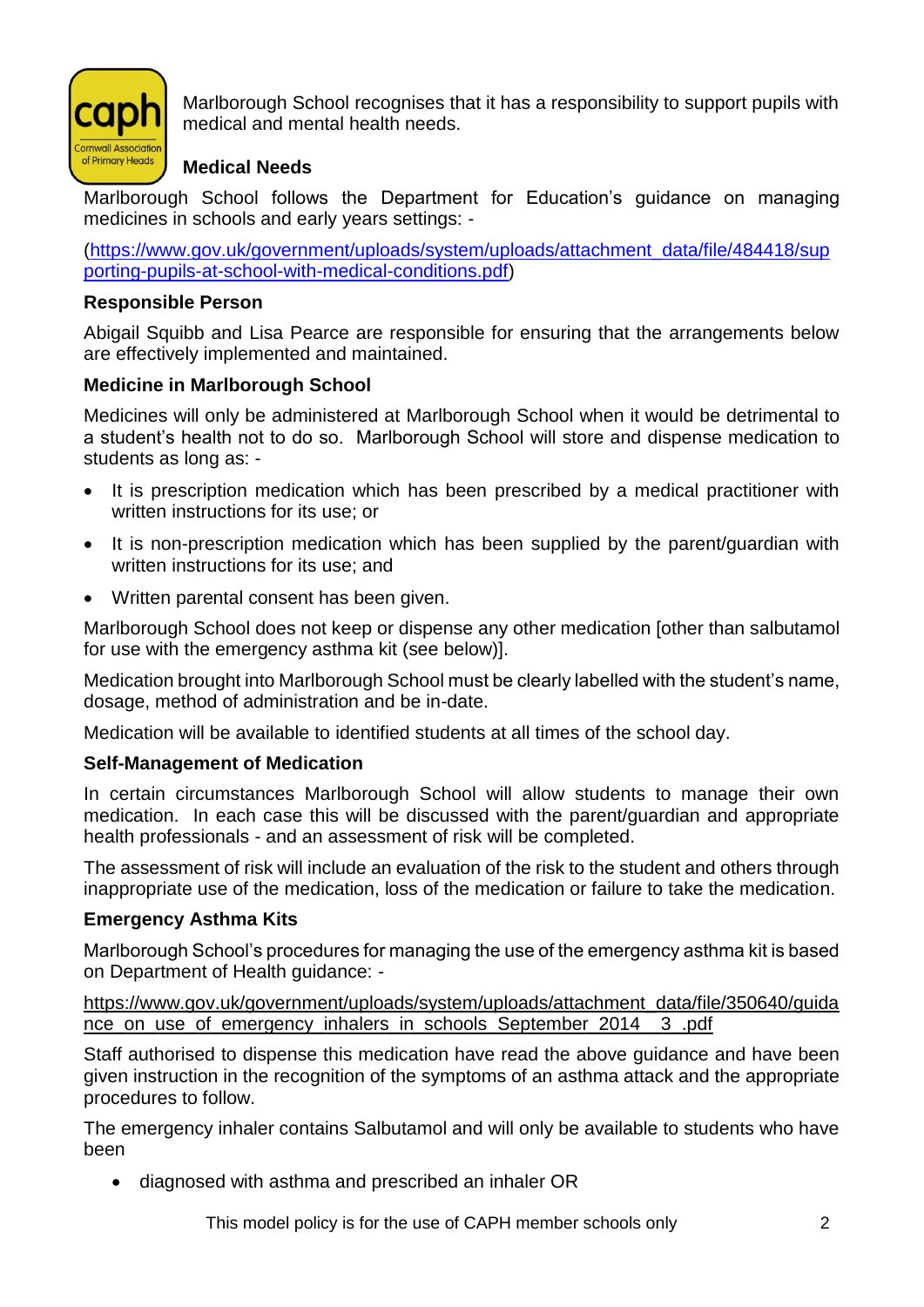• prescribed an inhaler as reliever medication.

In addition, parental consent must be obtained for use of the emergency inhaler.

Marlborough School keeps a register of students who have been diagnosed with asthma or prescribed a reliever inhaler.

The emergency asthma kit will be stored and managed in the same way as any other prescription medication following the procedures above.

## **Storage of Medicine**

Medicines will be securely stored in the school office.

All medicines must be signed in in the Medicines Log.

Any medicine given out or administered must be recorded in the Medicines Log.

Medicines can only be given out by Olivia Pentecost or Kieran Jenkins.

## **Facilities for Medical Procedures**

A room has been provided for medications and medical treatments to be administered. This is the school office.

## **Training**

The responsible person will ensure that sufficient staff are suitably trained in the administration of medication and support of students with medical needs.

The responsible person will keep a record of all medical needs training.

#### **Sharing of Information**

The responsible person will ensure that relevant staff are made aware of any student's medical condition. This information will include, where appropriate: -

- Medical condition
- Side effects of medication
- Signs and symptoms
- Modifications and allowances
- Emergency actions

The responsible person will also ensure that relevant information is shared with cover staff etc.

## **Individual Healthcare Plans**

The responsible person will work with (or identify an appropriate member of staff to work with) healthcare professionals and parent/carers to establish an effective healthcare plan where appropriate.

Healthcare plans will be reviewed if there is reason to suspect that the plan is no longer appropriate and at least annually. A healthcare plan review can be initiated by Marlborough School, healthcare professional or the parents/carers.

The needs of children with specific medical conditions which require specialist and intimate care as well as adjustments to the fabric of the building are covered by the school's Disability Access Plan, the Intimate Care Policy and within Individual Health Care Plans as they are specific to the needs of the individual child.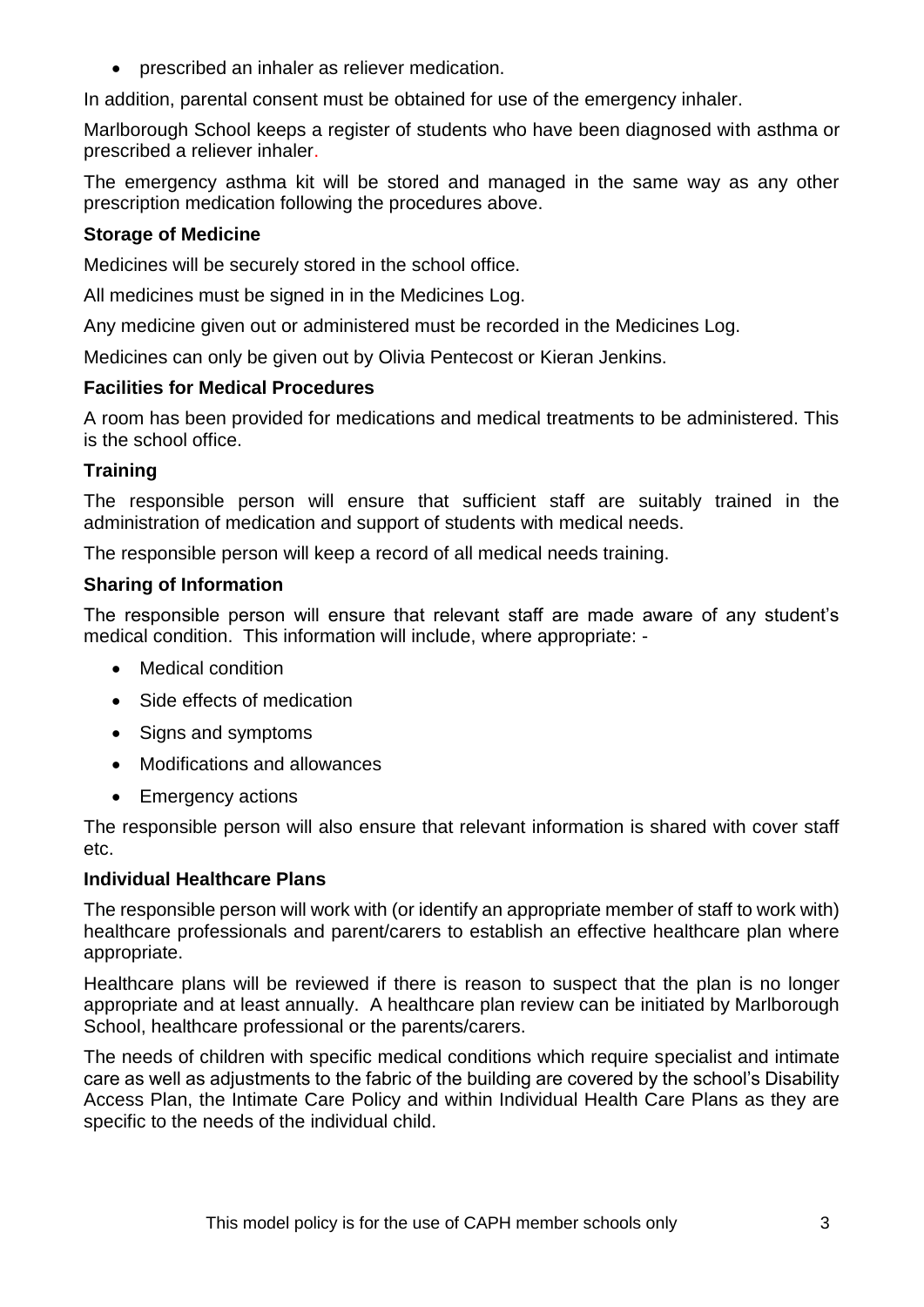#### **Risk Assessment**

In addition to the healthcare plan the school will carry out individual risk assessments for any student where the student's medical needs introduce new risks to an activity or increase existing risks. This will include (but may not be limited to) individual risk assessments for offsite activities, sporting activities and practical lessons.

Risk assessment for off-site activities, in particular, will include consideration of:-

- Access to medication
- Appropriate storage of medication
- Staff training in administration of medication
- Emergency procedures

#### **Unacceptable practice**

To prevent unacceptable practice the responsible person will ensure that:

- Students have access to their medication at all times during the school day or during educational activities off-site.
- Healthcare plans reflect the needs of the student and consider the views of parents/carers and advice of healthcare professionals.
- Every effort is made to ensure that students with medical needs are able to stay in school for normal school activities (including lunch) unless there is a specific reason detailed in their healthcare plan not to do so.
- If the student becomes ill; ensure that he/she is accompanied to the school office/medical room by an appropriate person.
- Students with medical needs are not penalised in their attendance record if their absences are related to their medical condition, hospital appointments, etc.
- Toilet, food and drink breaks are provided where necessary in order to manage a student's medical condition.
- Arrangements for administering medication do not include the need for parent/carers to attend Marlborough School.
- Every effort is made to ensure that students with medical needs are able to take part in every aspect of school life including off-site activities, sporting events and practical lessons.

## **Complaints**

Parents/carers are encouraged to contact the headteacher if they are concerned or dissatisfied in any way with the support provided by the school for a student with medical needs.

If concerns cannot be resolved in this manner; parents/carers can follow Marlborough School's complaint procedure.

## **Mental Health Concerns**

Marlborough School uses guidance from the following sources to support this policy on mental health and wellbeing: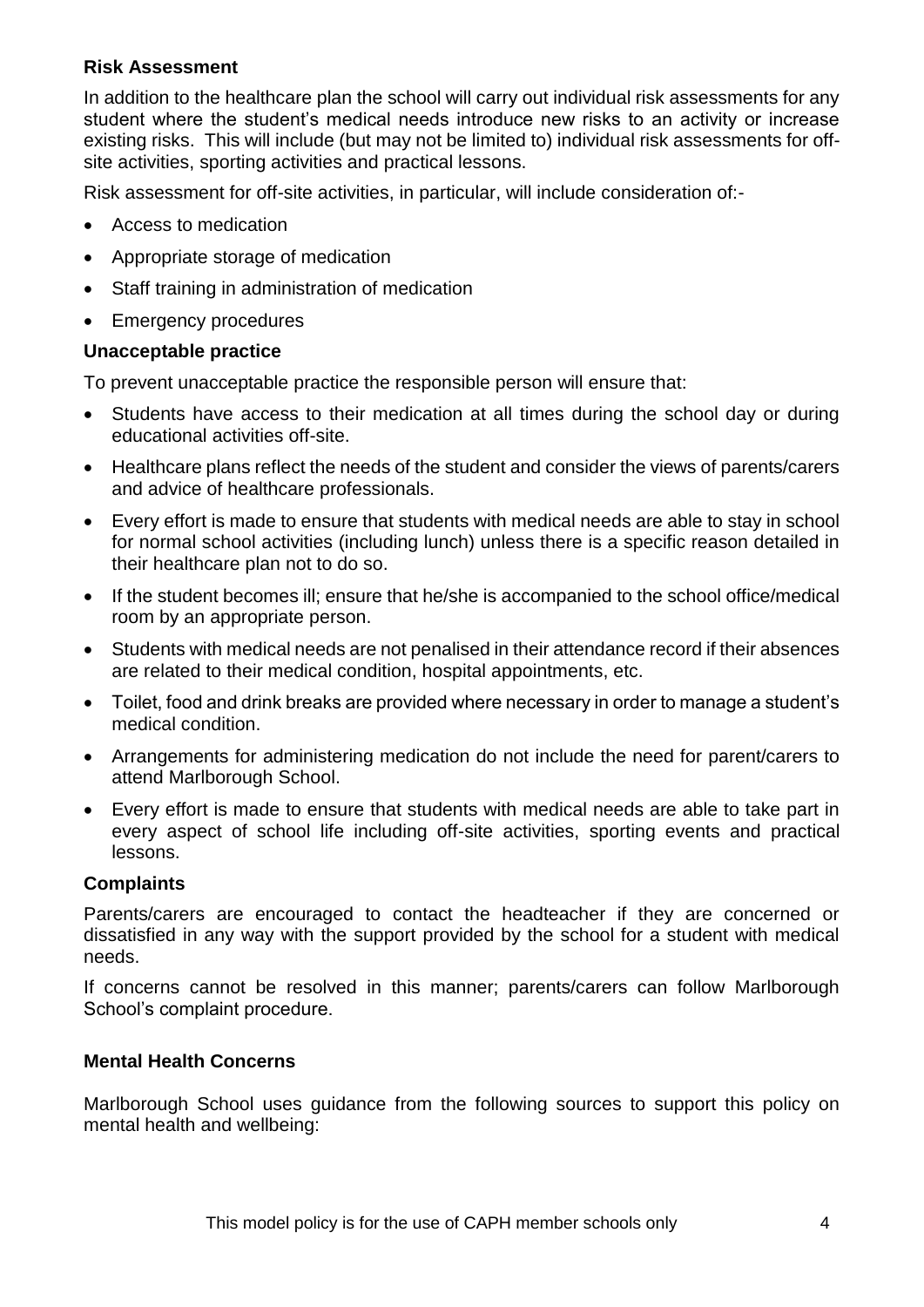Public Health England and the Children and Young People's Mental Health Coalition – Promoting children and young people's emotional health and wellbeing – A whole school and college approach – March 2015 [www.gov.uk/phe](http://www.gov.uk/phe)  Mental health and behaviour in schools – March 2016 [www.gov.uk/government/publications/mental-health-and-behaviour-in-schools--2](http://www.gov.uk/government/publications/mental-health-and-behaviour-in-schools--2) 

Counselling in Schools: a blue print for the future –February 2016

[www.gov.uk/government/publications/counselling-in-schools](http://www.gov.uk/government/publications/counselling-in-schools)

Future in mind - promoting, protecting and improving our children and young people's mental health and wellbeing – October 2012

www.gov.uk/government/uploads/system/uploads/attachment\_data/file/414024/Childrens Mental Health.pdf

NICE guidance on social and emotional wellbeing in primary education. - September 2016 [https://pathways.nice.org.uk/pathways/social-and-emotional-wellbeing-for-children-and](https://pathways.nice.org.uk/pathways/social-and-emotional-wellbeing-for-children-and-young-people#path=view%3A/pathways/social-and-emotional-wellbeing-for-children-and-young-people/social-and-emotional-wellbeing-in-primary-education.xml&content=view-index)[young-people#path=view%3A/pathways/social-and-emotional-wellbeing-for-children-and](https://pathways.nice.org.uk/pathways/social-and-emotional-wellbeing-for-children-and-young-people#path=view%3A/pathways/social-and-emotional-wellbeing-for-children-and-young-people/social-and-emotional-wellbeing-in-primary-education.xml&content=view-index)[young-people/social-and-emotional-wellbeing-in-primary-education.xml&content=view-index](https://pathways.nice.org.uk/pathways/social-and-emotional-wellbeing-for-children-and-young-people#path=view%3A/pathways/social-and-emotional-wellbeing-for-children-and-young-people/social-and-emotional-wellbeing-in-primary-education.xml&content=view-index)

Marlborough School is aware that there could be children with mental health issues within the school and families for whom mental health is a significant problem.

Mental health and wellbeing is a term which covers a wide range of difficulties/situations faced by children and their families and include:

- Learning difficulties
- Emotional trauma
- Autism
- Attachment Disorder
- Attention Deficit Disorder
- Depression
- Anxiety
- Bipolar Disorder
- Obsessive Compulsive Disorder
- Bereavement
- Speech and Language Difficulties
- Low Self Esteem
- Poor resilience
- Gender Identity concerns
- Family break down
- Domestic Violence

All these conditions and situations, and many more, have a devastating impact upon the overall wellbeing of children in school, either directly or indirectly and they also impact upon their educational success. The Department for Education recognises that schools have a key role to play in supporting children to have resilience and to be mentally healthy.

Schools have a duty to promote the wellbeing of children.

Marlborough School recognises the eight key principles outlined in government advice in promoting good emotional health and wellbeing:

• Good leadership and management which sees this as a whole school issue and recognises its importance for both children and staff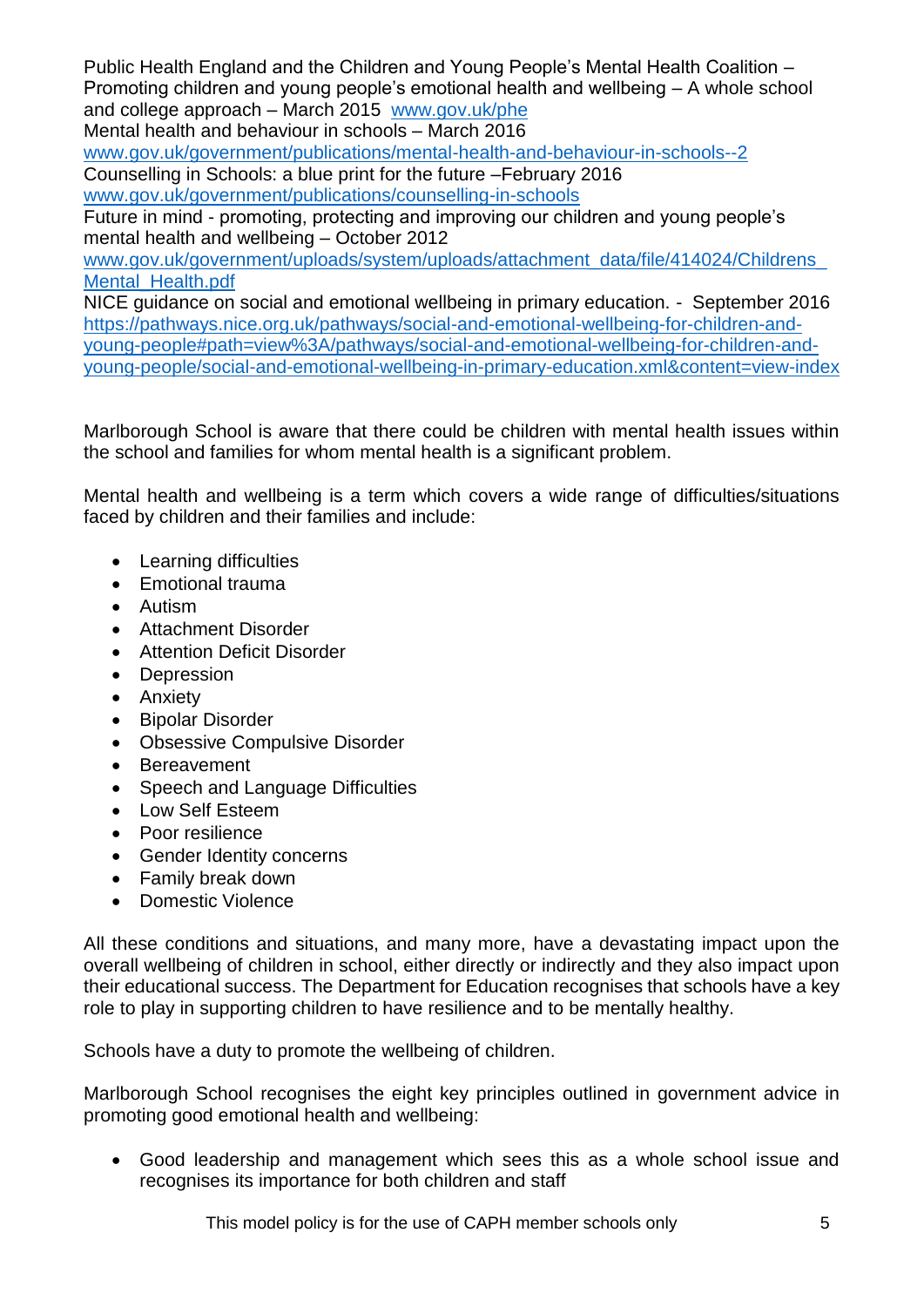- An ethos and environment which promotes respect and values diversity
- Curriculum teaching and learning which promotes and supports resilience and social and emotional learning
- Recognition of the power of the student voice in influencing decisions
- Staff development and training which supports personal wellbeing as well as that of children
- Effective identification and recognition of need
- Targeted and effective support
- Close working with parents and carers

At Marlborough School the following is in place to ensure that these principles underpin practice:

• Training:

| <b>Staff member</b>                                            | Training                                              | Date                         |
|----------------------------------------------------------------|-------------------------------------------------------|------------------------------|
| <b>Abigail Squibb</b>                                          | <b>THRIVE</b>                                         | <b>June 2016</b>             |
| <b>All teaching staff</b>                                      | Learning Powers - Anne<br><b>Webb, Nansloe School</b> | September 2016               |
| <b>Hannah Nurton</b>                                           | County - Learner<br><b>Participation</b>              | September 2017               |
| Abigail Squibb,<br><b>Kathy Rowe and</b><br><b>Lisa Pearce</b> | <b>Operation Encompass</b>                            | <b>June 2019</b>             |
| <b>All staff</b>                                               | <b>Level 2 First Aid</b>                              | September 2019               |
| <b>All staff</b>                                               | My concern                                            | September 2019               |
| <b>All staff</b>                                               | County EP emotion<br>coaching workshop                | <b>March 2020/ June 2021</b> |
| <b>Hannah Nurton</b>                                           | Jigsaw                                                | April 2020                   |
| <b>Hannah</b> Nurton,                                          | Penhaligon's Friends - April 2020                     |                              |
| <b>Martin Giminez and</b>                                      | Bereavement<br>support                                |                              |
| <b>Lisa Pearce</b>                                             | session                                               |                              |
| <b>Lisa Pearce</b>                                             | <b>TIS</b>                                            | <b>June 2020</b>             |
| <b>Jenny Hart</b>                                              | <b>TIS</b>                                            | <b>June 2020</b>             |
| <b>Louise Tremewan</b>                                         | <b>TIS</b>                                            | <b>June 2021</b>             |

| Pupils involved  | Training                                                                                        | Date                 |
|------------------|-------------------------------------------------------------------------------------------------|----------------------|
| <b>All</b>       | <b>Learning Powers ethos January 2018</b><br>embedded through weekly<br>whole school assemblies |                      |
|                  | <b>Cabinet members County Hall - Learner June 2019</b>                                          |                      |
| from pupil voice | <b>Participation Awards</b>                                                                     |                      |
| <b>All</b>       | <b>NSPCC Assembly</b>                                                                           | <b>February 2020</b> |
| <b>Infant</b>    | Space bubbles                                                                                   | <b>February 2020</b> |

• Identification Processes

Through trusting, positive relationships amongst the children, staff and families at Marlborough School, conversations are held to support identification of need. Detailed